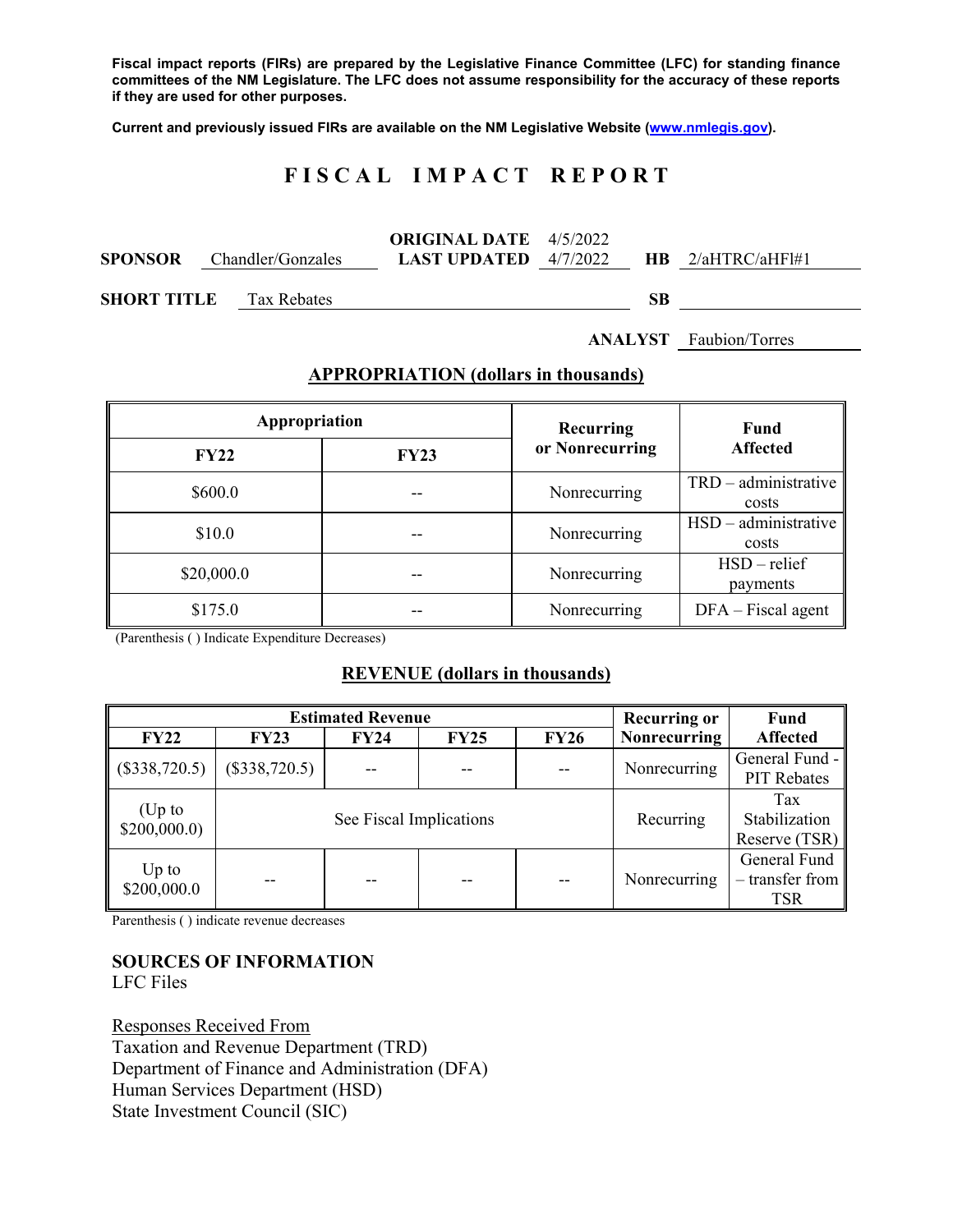# **SUMMARY**

# Synopsis of HFl#1 Amendment

The House Floor amendment #1 adds language to ensure that recipients of the relief payment will not be eligible to also claim the rebates.

# Synopsis of HTRC Amendment

The HTRC amendment changes the timing of the disbursement of the second rebate from between September 1 and September 30, 2022 to between August 1 and August 30, 2022. This amendment has no fiscal impacts.

# Synopsis of Original Bill

House Bill 2 (HB2) provides two temporary personal income tax (PIT) rebates to be paid to all taxpayers who filed state tax returns for tax year 2021. The first rebate, to be paid by June 30, 2022, will be \$250 for single filers and married individuals filing separate returns and \$500 for married individuals filing joint returns, heads of household, and surviving spouses. The second rebate, to be paid between September 1 and September 30, 2022 (HTRC amendment changes this to August 1 and August 30), will also be \$250 for single filers and married individuals filing separate returns and \$500 for married individuals filing joint returns, heads of household, and surviving spouses. In total, single filers and married filers filing separately will receive \$500, and married filers jointly, head of household filers, and surviving spouse filers will receive \$1,000.

HB2 also appropriates \$20 million to the Human Services Department (HSD) for FY22 and FY23 to provide a one-time relief payment of \$1,000 to households of married couples or single individuals with one or more dependents and \$500 for households of single individuals without dependents that were not eligible to receive the rebates proposed in this bill. HB2 also appropriates \$600 thousand from the general fund to the Taxation and Revenue Department (TRD) for FY22 and FY23 to administer the rebates and to assist HSD in administering the relief payments. The bill also appropriates \$10 thousand to HSD to administer the relief payments and \$175 thousand to DFA for fiscal agent fees and administration.

Lastly, HB2 expressly authorizes the governor, with state Board of Finance approval, to transfer up to \$200 million from the tax stabilization reserve to the appropriation account of the general fund if revenues and transfers to the general fund are not sufficient to meet appropriations at the end of FY22, due to the cost of the rebates and relief payments.

This bill contains an emergency clause and would become effective immediately upon signature by the governor.

# **FISCAL IMPLICATIONS**

The estimated loss in general fund revenues due to the rebates is \$677.4 million split across FY22 and FY23. TRD 2020 PIT data reports approximately 490 thousand single and married filing separately resident filers and 432 thousand head of household, surviving spouse, and married filing jointly resident filers. This analysis assumes a similar number of filers for tax year 2021 as tax year 2020. Due to the timing of the rebate payments outlined in the bill, the rebates will decrease PIT revenues by an estimated \$338.7 million in both FY22 and FY23.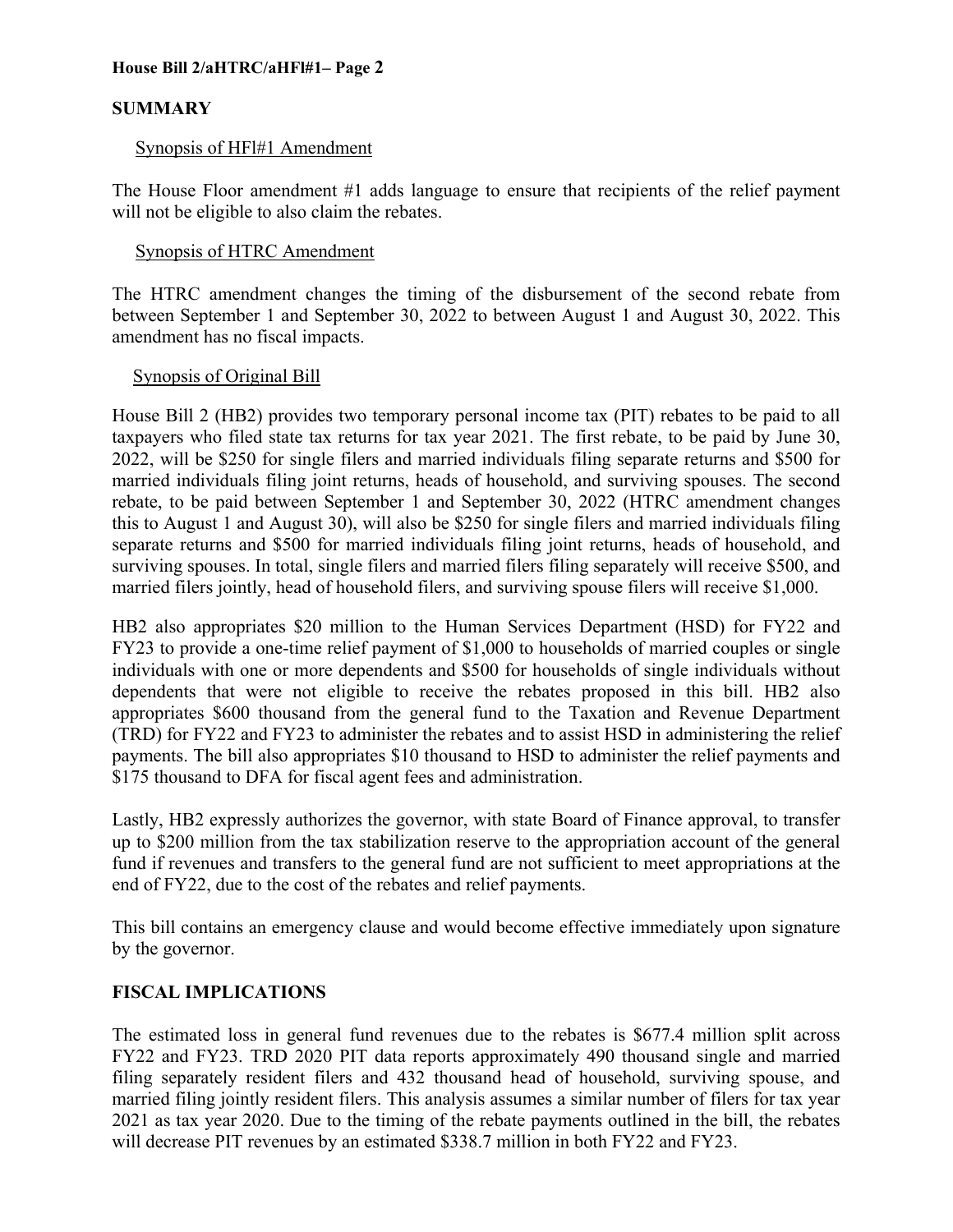The appropriation to HSD to administer the relief payments for residents who do not qualify for the rebates is \$20 million. HSD estimates approximately \$10 thousand will be needed for administrative costs. The appropriation will be used to fund, on a first-come, first-served basis, payments for up to 40 thousand residents who are not eligible to receive the rebates.

The appropriation to TRD to pay for the administration of the rebates and the relief payments is \$600 thousand for mailing supplies, IT costs, and labor. Any unexpended or unencumbered balance of these appropriations remaining at the end of FY23 shall revert to the general fund.

If revenues and transfers to the general fund are not sufficient to meet appropriations at the end of FY22 due to the cost of the rebates and relief payments proposed in this bill, the governor, with state Board of Finance approval, may transfer to the appropriation account of the general fund the amount necessary to meet that fiscal year's obligations, up to \$200 million, from the tax stabilization reserve pursuant to Section 6-4-2.2 NMSA 1978. The state investment council (SIC) estimates the fiscal impact of such a transfer to be between \$9.2 and \$9.6 million in forgone investment returns in FY23 and FY24, increasing each year in perpetuity.

The state Board of Finance estimates a \$175 thousand increase in fiscal agent bank contract costs to DFA as a result of this bill due to increased workload and number of transactions for the two rounds of rebates and the relief payments. DFA explains:

The Board of Finance holds the contract with the State's Fiscal Agent bank, Wells Fargo. Wells Fargo serves as the State's bank. DFA Board of Finance pays banking fees related to the banking and treasury services provided by Wells Fargo under the Fiscal Agent contract. DFA Board of Finance is estimating fees related to the issuance of rebate and relief payments to total up to \$175 thousand. Generally, fees are on a per transaction basis, whether it be all payments being sent (rebate and relief) or a subset of payments (e.g., number of checks cleared, number of payments returned). Therefore, fees must be estimated by first estimating the number of payments to be issued.

The estimated number of payments to be issued is based on TRD estimates and includes approximately 1.92 million payments to individuals who filed state tax returns (Section 1) and approximately 26,700 to individuals not eligible for the rebate (Section 2). The fees incurred vary based on whether payments will be issued via direct deposit (also known as ACH) or by paper check. TRD estimated approximately 22 percent of relief payments and 36 percent of rebate payments will be issued via paper check, with the remainder issued by direct deposit/ACH. Other fees are processed based on factors such as the number of checks cleared, the number of items returned, and the number of batch files run (reporting).

The fees related to direct deposit/ACH payments include multiple line-item banking fees that cover the bank processing the payments and generating the required reporting of those payments. Required reporting includes reporting of outgoing payments to the State to reconcile its accounts. Additionally, fees related to the bank processing and reporting on returned payments (e.g., payments returned because a bank account is no longer valid) were included in the estimate. Direct deposit/ACH fees are estimated to account for 24 percent of the total estimated fees.

Fees related to the issuance of paper check payments include multiple line-item banking fees that cover the bank processing the payments, gathering, storing, and reporting check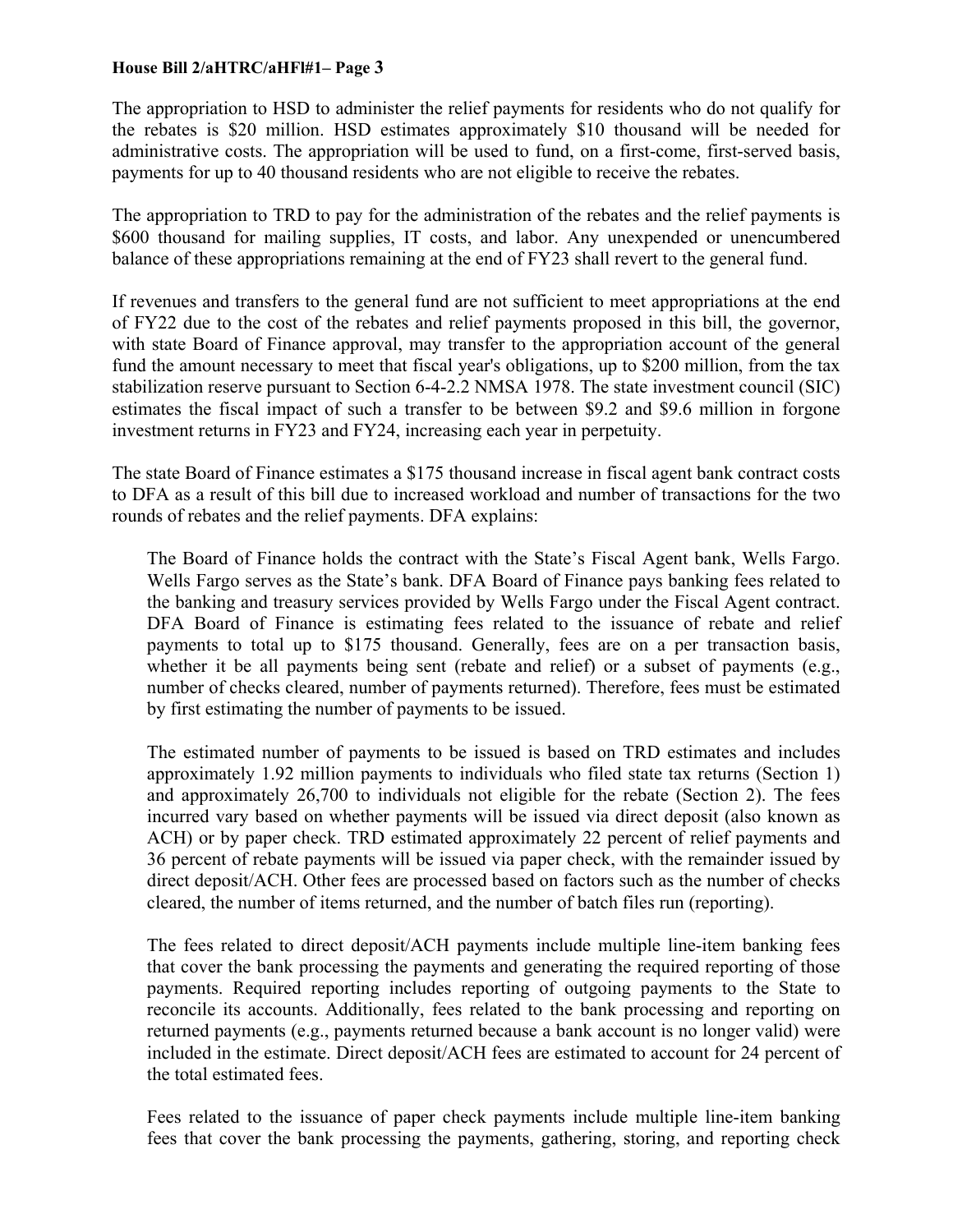information/data, payment validation for fraud protection, and payment stoppage. Fees related to bank processing and reporting on returned payments, such as check deposits and clearing, are also included, as are fees related to general required bank reporting. Paper check payment fees are estimated to account for about 76 percent of the total estimated fees.

Estimating the cost of tax expenditures is difficult. Confidentiality requirements surrounding certain taxpayer information create uncertainty, and analysts must frequently interpret third-party data sources. The statutory criteria for a tax expenditure may be ambiguous, further complicating the initial cost estimate of the expenditure's fiscal impact. Once a tax expenditure has been approved, information constraints continue to create challenges in tracking the real costs (and benefits) of tax expenditures.

#### **SIGNIFICANT ISSUES**

1

Section 1 of the bill provides two rounds of rebates to tax filers. Tax filers eligible for rebates include documented and undocumented residents that file taxes using an individual taxpayer identification number (ITIN) in lieu of a social security number.

In previous analysis, TRD noted the following:

Economic theory suggests that a well-timed, temporary, and targeted fiscal stimulus can raise economic output and income in the short run, while minimizing long run costs<sup>1</sup>. There are also multiplier effects of a rebate such as this on the economy. Fiscal multiplier of a policy is the change in economic output achieved because of each dollar spent for that policy. The magnitude of the fiscal multiplier is debatable and a consensus among economists doesn't exist<sup>2</sup>.

Current statutory requirements for TRD to intercept tax refunds will offset the rebates to some taxpayers who have outstanding debts and obligations. Although taxpayers whose refunds/rebates are intercepted will not directly receive the financial benefit, their outstanding debt will be reduced. For the one-time rebates enacted in the 2021 legislation session (SB1), about 2.7 percent of the \$101.4 million of tax relief was intercepted to pay taxpayer debts.

These proposed rebates are in addition to the hundreds of millions of dollars of income tax credits, deductions, and rebates the Legislature has enacted to support middle- and low- income families since 2019 (see Table 1). The rebate is not included in federal and state adjusted gross income calculations and therefore would not influence eligibility for federal and state incomebased support programs or affect the income tax bracket in which a taxpayer may fall. It could affect income eligibility for private or more localized support depending on how each program determines eligibility.

<sup>&</sup>lt;sup>1</sup> Elmendorf, Douglas W. and Jason Furman. 2008. "If, When, How: A Primer on Fiscal Stimulus." Hamilton Project Strategy Paper. Washington, D.C. Brookings Institute 2

Whalen, Charles, and Felix Reichling. 2015. "The Fiscal Multiplier and Economic Policy Analysis in the United States." Working Paper 2015-2. Washington, DC: Congressional Budget Office.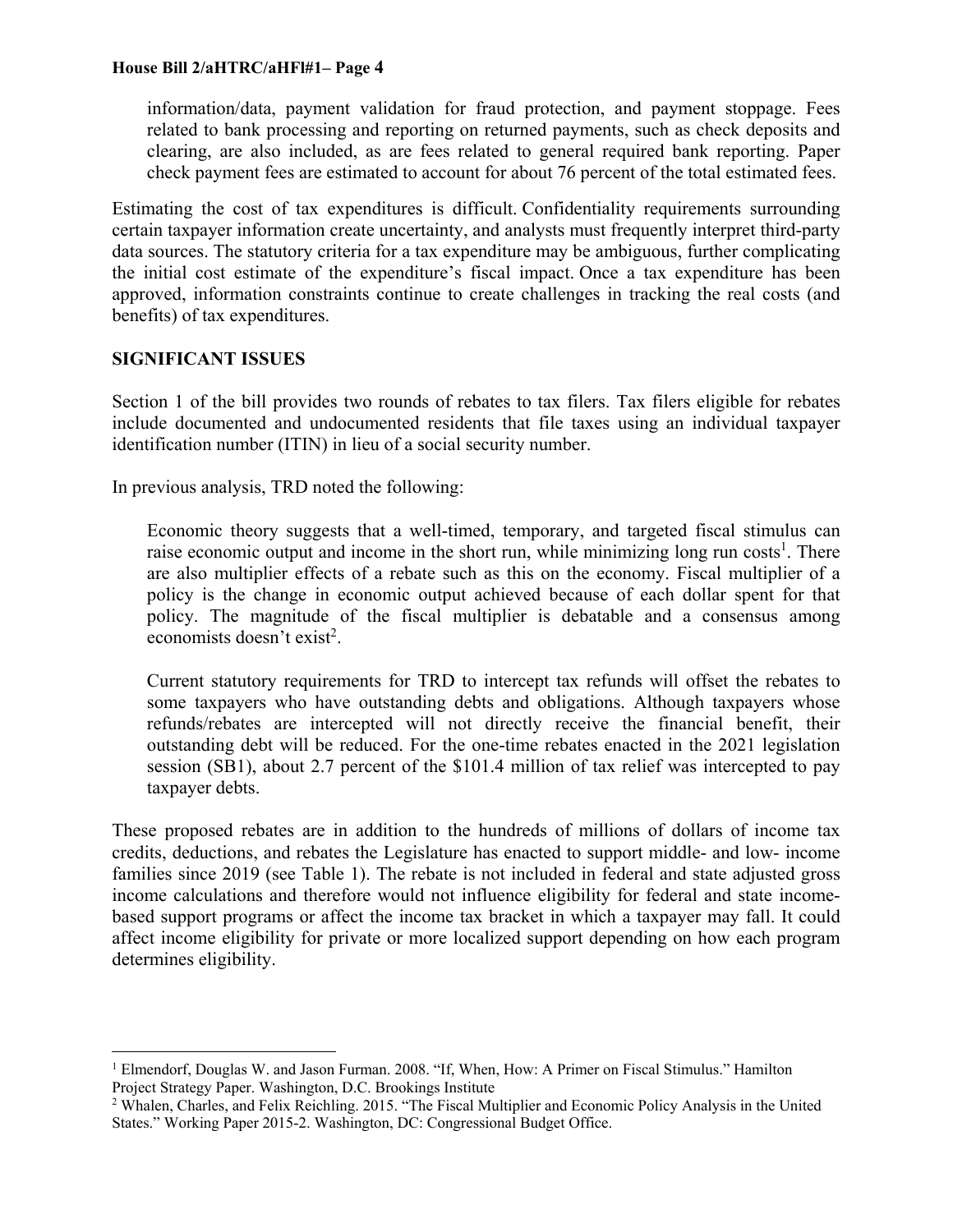$\overline{a}$ 

|                                                             | <b>FY20</b> | <b>FY21</b>   | <b>FY22</b> | <b>FY23</b> | <b>FY24</b> | <b>FY25</b> | <b>Total FY20-</b><br><b>FY25</b> |
|-------------------------------------------------------------|-------------|---------------|-------------|-------------|-------------|-------------|-----------------------------------|
| Increase to WFTC from 10% to 17% (HB6, 2019)                | ( \$37)     | ( \$39)       | (\$39)      | ( \$41)     | $($ \$41)   | ( \$41)     | (\$238)                           |
| Increase to WFTC to 25% add ITIN and under 25 (HB291, 2021) |             |               | (\$25)      | ( \$23)     | ( \$49)     | ( \$49)     | (\$146)                           |
| Create dependent deduction (HB6, 2019)                      | ( \$26)     | (\$27)        | (\$28)      | (\$28)      | (\$28)      | ( \$28)     | (\$165)                           |
| LICTR expansion (HB291, 2021)                               |             |               | $($ \$49)   | $($ \$50)   | (\$51)      | ( \$52)     | (\$202)                           |
| 2020 Income Tax Rebate (SB1, 2021)                          |             | $($ \$109 $)$ |             |             |             |             | (\$109)                           |
| Child Tax Credit (HB163, 2022)                              |             |               |             |             | (\$74)      | ( \$75)     | (\$149)                           |
| Tax rebate (HB163, 2022)                                    |             |               |             | (\$312)     |             |             | (\$312)                           |
| Proposed Tax Rebate (2022 Special Session)                  |             |               | (S339)      | (S339)      |             |             | (S678)                            |
| Total                                                       | ( \$63)     | (\$175)       | ( \$480)    | ( \$793)    | (S243)      | (\$245)     | ( \$1,999)                        |

**Table 1. Legislative Changes to Taxes Impacting Low- and Middle- Income Families (included in forecast, in millions)** 

Note: HB163 tax rebates are \$250 for single filers and \$500 for married filers for individuals making up to \$75 thousand per year. The Child tax credit is on a sliding scale ranging from \$25 to \$175 per qualifying child. The proposed 2022 special session tax rebates are for \$500 for single filers and \$1000 for married filers across two rounds of disbursements.

Section 2 of the proposed bill aims to provide assistance to New Mexico residents that would not otherwise be eligible to receive the rebates because they do not file state income taxes. The main reasons residents may not file taxes are because their income is low enough to not carry a tax liability or they are undocumented residents that do not file using an individual taxpayer identification number (ITIN) number. LFC estimates there are 135 thousand residents that do not file New Mexico income taxes, comprised of 72 thousand whose income is low enough to not have an income tax liability and  $60$  thousand undocumented residents<sup>3</sup>.

Eligibility for the relief payments outlined in the bill is defined as state residents that are not eligible for a tax rebate provided by Section 1 of this act, are not dependents of someone who received a rebate, were at least 18 years old during 2021, and file an application to receive the payment. HSD will provide the relief payments on a first-come, first served basis. Given the loosely defined eligibility language, there is some ambiguity in who may be able to receive a relief payment. For example, tax filers are only eligible for the rebates if they filed 2021 taxes in the state, meaning residents that moved to New Mexico during 2022 may not be eligible for the rebates but may be eligible for the relief payments, depending on how HSD and TRD determine residency eligibility.

Because the application for the relief payments require an applicant include either a social security number or an ITIN, TRD will be able to screen for relief payment applicants that have already received the rebates through their tax return or may be included as a dependent of another tax filer. It is unclear in the bill if the applicant must include social security numbers or ITINs of dependents or spouses, making it difficult to verify household type and size, and therefore the relief payment amount, of applicants.

TRD does not have non-tax filers in their systems, and it is difficult to identify these residents. In the past, the Legislature has allocated funding to provide additional support to low-income

<sup>3</sup> IRS Non-Filers: https://www.irs.gov/newsroom/irs-releases-state-by-state-breakdown-of-nearly-9-million-nonfilers-who-will-be-mailed-letters-about-economic-impact-payments

Pew Research Center: https://www.pewresearch.org/hispanic/interactives/u-s-unauthorized-immigrants-by-state/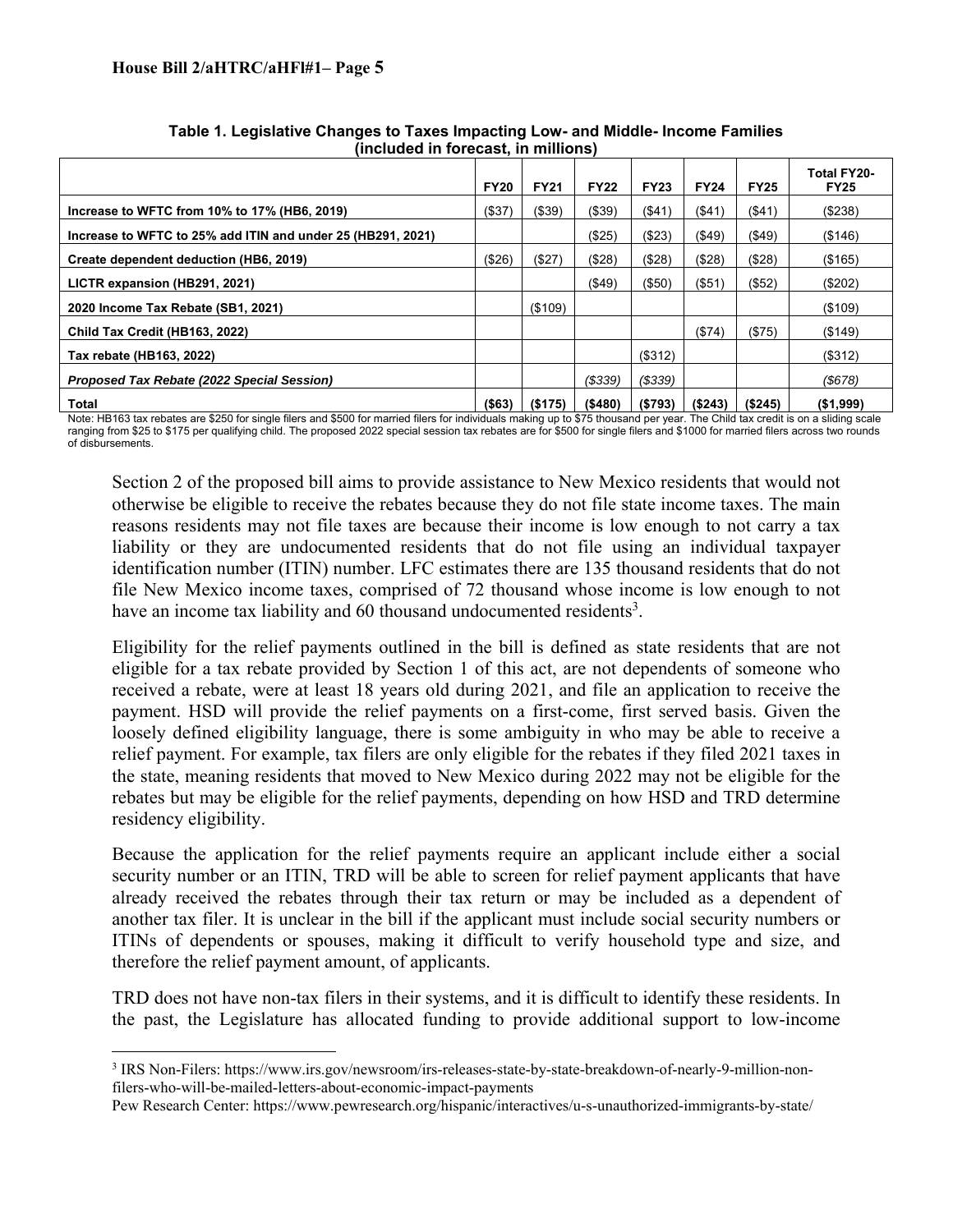residents who did not qualify for previous rebates; however, HSD only distributed those funds to tax filers, usually targeting ITIN filers who did not receive federal stimulus payments or the 2020 income tax rebate that was tied to the working families tax credit prior to its expansion to ITIN filers.

Section 4 expressly authorizes the governor, with state Board of Finance approval, to transfer up to \$200 million from the tax stabilization reserve to the appropriation account of the general fund if revenues and transfers to the general fund are not sufficient to meet appropriations at the end of FY22 due to the cost of the rebates and relief payments. It is likely that revenues will not cover all of the costs expected in this bill, so a transfer from the TSR and a reduction in the state reserve balance is expected upon passage of this bill.

#### **General Fund Revenue Outlook**

LFC economists, in coordination with DFA and TRD economists, have evaluated the current economic conditions and revenue tracking. Analysis indicates FY22 and FY23 combined revenues are likely to be between \$500 million and \$700 million higher than the December 2021 revenue estimates. Economists at each agency identified changes in interest rates, oil and gas prices and production, employment, and current tax receipts to conduct the analysis. All indicators are currently higher than originally expected and will likely be revised upward during the next Consensus Revenue Estimate (CREG) in August 2022.

Although oil prices and production were revised upwards for the analysis, the associated revenue increases hardly reach the general fund. Due to revenue stabilizing mechanisms related to the five-year average, nearly all of the revenue increases are distributed to the Early Childhood Education Trust Fund. Most of the revenue strength is expected from gross receipts and personal income taxes, both of which are stronger than expected due to stubborn inflation and strong wage gains. Offsetting revenue gains are large losses from the State Treasurer's investments of general fund balances.

The 2022 Regular Session resulted in an estimated 29.4 percent reserves for FY23, according to the December 2021 revenue estimate (See attachment A). Revenue tracking and spending in the special session will affect reserves proportional to the net revenue gain and appropriations. Using a midpoint of the revenue tracking, a \$700 million rebate program, and \$50.4 million supplemental general appropriations act, reserves may be about 28 percent in FY23.

Substantial risks to the forecast and to the current revenue outlook remain, including, oil and gas price and production swings, inflation, recessionary impacts, federal reserve interest rate increases, investment losses, Russia's invasion of Ukraine, cannabis sales, and a court settlement on previous medical cannabis sales.

#### **Use of Tax Stabilization Reserve**

According to Section 6-4-2.2 NMSA 1978, the governor must declare the expenditure necessary for the public peace, health, and safety, and the bill must pass by a two-thirds majority of both houses of the Legislature in order to transfer money from the TSR to pay for the rebates and relief payments. Without these two contingencies, there will not be enough money in the state general for these payments.

Section 6-4-2.2 NMSA 1978, Subsections D and E states:

D. Except as otherwise provided in Subsection E of this section and Subsection B of Section 6-4-4 NMSA 1978, any balance of the tax stabilization reserve may be: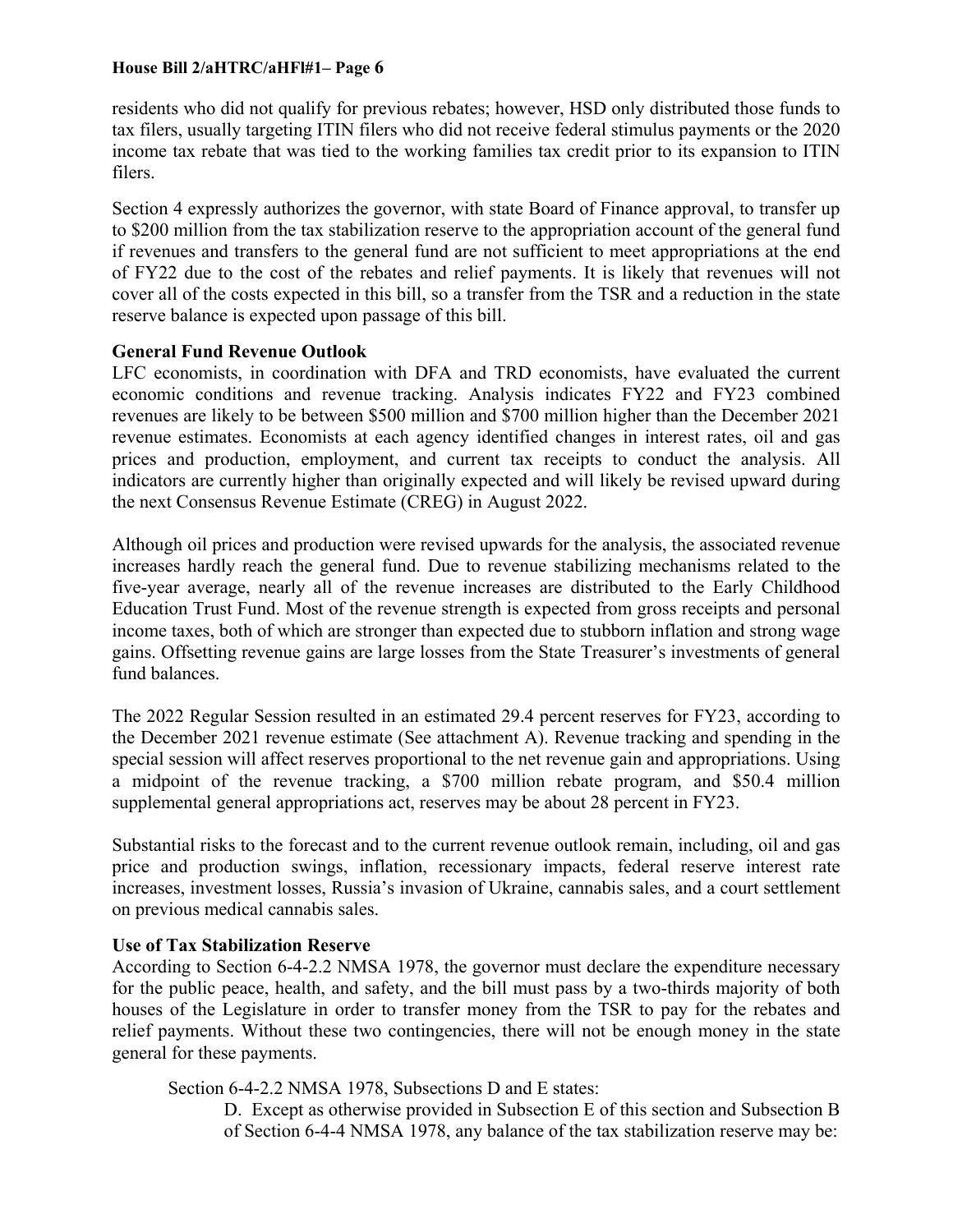(1) appropriated only by a two-thirds' majority vote of both houses of the legislature following receipt by the legislature of a declaration of the governor that such an appropriation is necessary for the public peace, health and safety; or

(2) expended by the governor only:

(a) pursuant to an appropriation made by a two-thirds' majority vote of both houses of the legislature specifying the amount of the appropriation and the purpose of the expenditure; and

(b) if the governor declares that the expenditure is necessary for the public peace, health and safety.

E. If general fund revenues, including all transfers to the general fund authorized by law, are projected by the governor to be insufficient either to meet the level of appropriations authorized by law from the general fund for the current fiscal year or to meet the level of appropriations recommended in the budget and appropriations bill submitted in accordance with Section 6-3-21 NMSA 1978 for the next fiscal year, the balance in the tax stabilization reserve may be appropriated by the legislature up to the amount of the projected insufficiency for either or both fiscal years.

## **Agency Responses**

The state investment council (SIC) made the following comments regarding the possible transfer from the tax stabilization reserve:

The tax stabilization reserve (TSR) is currently invested by the state investment council, which in 2019 chose the TSR's current strategic asset allocation. This investment strategy has a long-term goal of experiencing only low to modest volatility, while still generating consistently positive returns primarily through income production. This allocation excludes investments in the stock market, private equity, and other higher-risk/higher return strategies, in favor of low and steady returns generated by mostly liquid investments in fixed income, credit and real estate.

The first calendar quarter of 2022 was very difficult for investors, resulting in the first negative quarter for stocks since the start of the pandemic two years ago. The SIC does not yet have performance data to see 2022 investment impact, but the fund did lose value in January and February 2022, shrinking from \$1.856 billion to \$1.831 billion, approximately \$25 million or about 1.33 percent.

Despite this year's volatility so far, and while the council will again be re-assessing longterm return expectations later this spring, we believe the investment thesis behind the TSR allocation remains largely intact, which means long-term investment returns should average about 4.5 percent annually over the next decade, assuming average to normal returns for the designated allocation model.

For SIC's projection, they use the 4.5 percent average return, compounded on a monthly basis, with the amount to be withdrawn at the beginning of FY23 (year zero). This estimate does not contemplate expected inflation impacts on the real dollar value of the withdrawal. After an initial withdrawal of \$200 million, the opportunity cost of lessened investment returns results in an initial impact of approximately \$9.2 million in year one, growing a bit more each year as the foregone cost of non-investment to the TSR corpus. By the end of the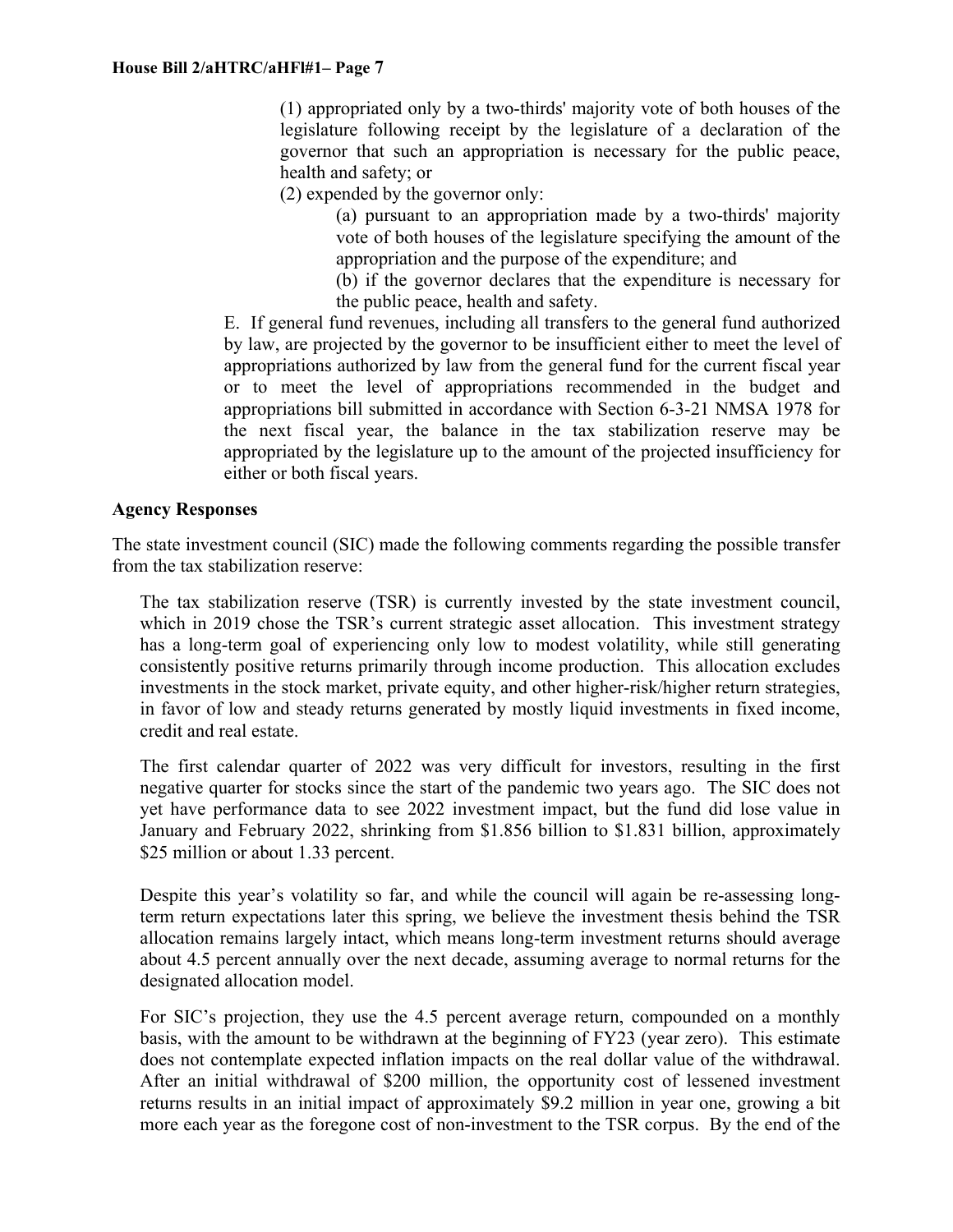first decade, the initial \$200 million opportunity cost has grown to a nominal dollar amount of \$313.4 million, or approximately an additional \$113.4 million over and above the \$200 million initial appropriation, compared to if the TSR had been invested and returned at 4.5 percent annually. The estimated additional \$113.4 million in opportunity cost over the first decade following the appropriation will continue to grow every year.

It should be noted that for years where investment returns do not achieve the 4.5 percent target, the impact of the opportunity cost will lessen, while years where the fund outperforms will conversely increase the estimated cost overall.

Long-term investment projections are calculated by the SIC and our consultants on an annual basis, while asset allocations to determine proper risk/return profiles for each fund we manage occur on a three-year calendar. Both projections and asset allocation studies for the TSR are pending later in 2022. Substantial changes and/or future expectations are not anticipated at this time.

While the TSR is primarily invested in highly liquid securities, approximately 21 percent, or \$383.8 million is invested in real estate, which may take a month or two to liquidate/shift to other SIC-controlled investment funds.

# **PERFORMANCE IMPLICATIONS**

The LFC tax policy of accountability is not met since TRD is not required in the bill to report annually to an interim legislative committee regarding the data compiled from the reports from taxpayers taking the rebate and other information to determine whether the rebate is meeting its purpose.

# **ADMINISTRATIVE IMPLICATIONS**

Both TRD and HSD will have to administer fairly complex programs to disburse the rebates and relief payments. LFC believes the administrative burden on HSD may be significantly higher than the \$10 thousand quoted. TRD estimates fairly high administrative costs that consist of three elements: contract IT costs related to setting up the GenTax system (\$213 thousand); supplies (check stock, envelopes, etc.) and labor for rebate payments to filers (\$383 thousand), and; supplies and labor for non-filer payments (\$4,000).

TRD's cost estimates are based on an estimated 26.6 thousand non-filer payments of which 78 percent are direct deposit and 22 percent are paper checks, and 960 thousand tax filer rebate payments per round, a total of 1.92 million payments, of which 64 percent are direct deposit and 36 percent are paper checks.

DFA estimates increased fiscal agent bank fees due to the increased workload and number of transactions of issuing multiple rounds of payments.

# **Does the bill meet the Legislative Finance Committee tax policy principles?**

- **1. Adequacy**: Revenue should be adequate to fund needed government services.
- **2. Efficiency**: Tax base should be as broad as possible and avoid excess reliance on one tax.
- **3. Equity**: Different taxpayers should be treated fairly.
- **4. Simplicity**: Collection should be simple and easily understood.
- **5. Accountability**: Preferences should be easy to monitor and evaluate.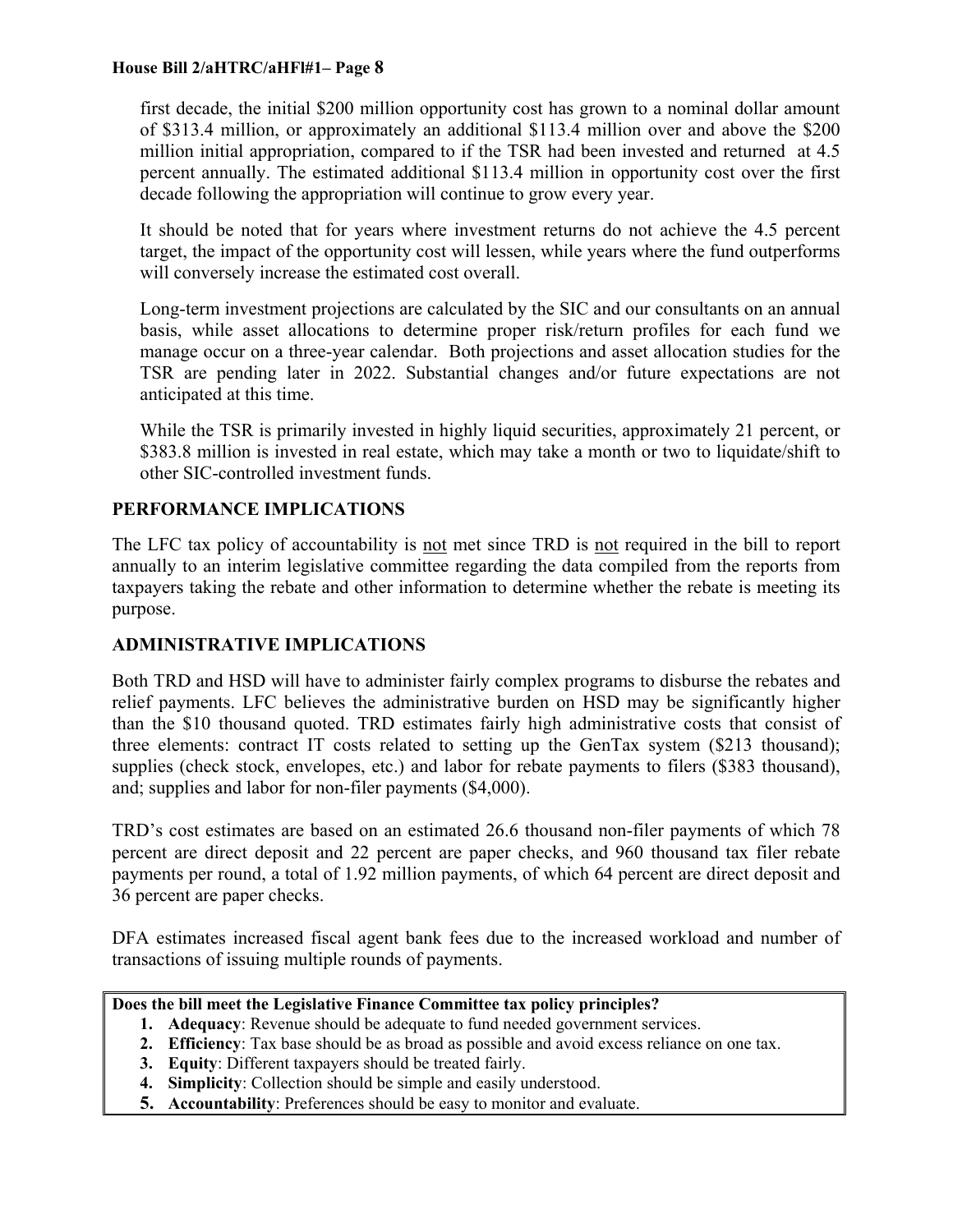#### **Does the bill meet the Legislative Finance Committee tax expenditure policy principles?**

- **1. Vetted**: The proposed new or expanded tax expenditure was vetted through interim legislative committees, such as LFC and the Revenue Stabilization and Tax Policy Committee, to review fiscal, legal, and general policy parameters.
- **2. Targeted**: The tax expenditure has a clearly stated purpose, long-term goals, and measurable annual targets designed to mark progress toward the goals.
- **3. Transparent**: The tax expenditure requires at least annual reporting by the recipients, the Taxation and Revenue Department, and other relevant agencies.
- **4. Accountable**: The required reporting allows for analysis by members of the public to determine progress toward annual targets and determination of effectiveness and efficiency. The tax expenditure is set to expire unless legislative action is taken to review the tax expenditure and extend the expiration date.
- **5. Effective**: The tax expenditure fulfills the stated purpose. If the tax expenditure is designed to alter behavior – for example, economic development incentives intended to increase economic growth.
- **6. Efficient:** The tax expenditure is the most cost-effective way to achieve the desired results.

| <b>LFC Tax Expenditure</b><br><b>Policy Principle</b>                | Met?                         | <b>Comments</b>                                                                                                                                                   |
|----------------------------------------------------------------------|------------------------------|-------------------------------------------------------------------------------------------------------------------------------------------------------------------|
| <b>Vetted</b>                                                        | $\pmb{\times}$               | The rebate has not been vetted through interim legislative committees.                                                                                            |
| <b>Targeted</b>                                                      |                              |                                                                                                                                                                   |
| Clearly stated purpose                                               | $\boldsymbol{\mathsf{x}}$    | There are no stated purposes, long-term goals, or annual targets identified<br>in the bill.                                                                       |
| Long-term goals                                                      | ×                            |                                                                                                                                                                   |
| Measurable targets                                                   | ×                            |                                                                                                                                                                   |
| <b>Transparent</b>                                                   | $\overline{?}$               | There are no reporting requirements by HSD or TRD; however, the rebate<br>expenditure will be included in TRD's tax expenditure report.                           |
| Accountable                                                          |                              |                                                                                                                                                                   |
| Public analysis                                                      | $\overline{?}$               | The public can review the tax expenditure report, but no other data on the<br>rebates or relief programs are required to be made available for pubic<br>analysis. |
| <b>Expiration</b> date                                               |                              | The rebates and relief payments are one-time costs and has an expiration<br>date.                                                                                 |
| <b>Effective</b><br>Fulfills stated purpose<br>Passes "but for" test | $\overline{\mathbf{?}}$<br>9 | No stated purpose or desired actions/results.                                                                                                                     |
| <b>Efficient</b>                                                     |                              | No desired results are identified by which to measure effectiveness.                                                                                              |
| Met<br>Not Met<br>Key:<br>$\mathbf x$                                |                              | Unclear                                                                                                                                                           |

# JF/IT/al/rl

Attachment

1. General Fund Financial Summary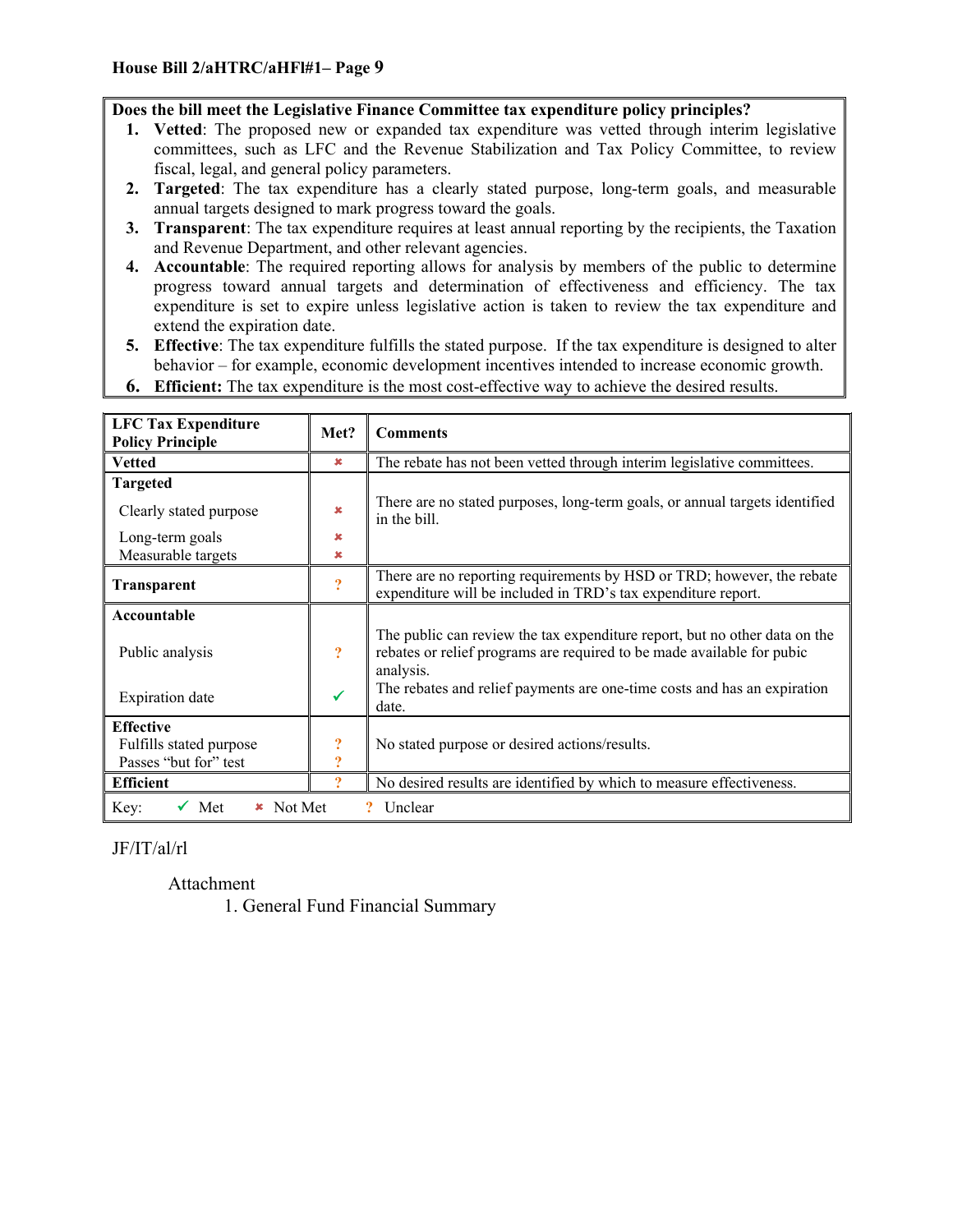#### **General Fund Financial Summary: 2022 Regular Legislative Session (Post-Veto)**

(millions of dollars)

| April 5, 2022<br>8:20 AM                                                     | <b>Audited</b><br><b>FY2021</b> |                | <b>Estimate</b><br>FY2022 |                |          | <b>Estimate</b><br><b>FY2023</b> |
|------------------------------------------------------------------------------|---------------------------------|----------------|---------------------------|----------------|----------|----------------------------------|
| <b>APPROPRIATION ACCOUNT</b>                                                 |                                 |                |                           |                |          |                                  |
|                                                                              |                                 |                |                           |                |          |                                  |
| <b>REVENUE</b>                                                               |                                 |                |                           |                |          |                                  |
| Recurring Revenue<br>August 2021 Consensus Revenue Forecast                  | \$                              | 8,045.7        | \$                        | 8,108.6        | \$       | 8.841.7                          |
| December 2021 Consensus Revenue Update                                       | \$                              | 39.4           | \$                        | 54.4           | \$       | 207.4                            |
| 2022 Recurring Revenue Legislation Scenario                                  | $\$$                            | ÷,             | \$                        | Ξ              | \$       | (203.7)                          |
| <b>Total Recurring Revenue</b>                                               | \$                              | 8,085.1        | \$                        | 8,163.1        | \$       | 8,845.4                          |
| Percent Change in Recurring Revenue                                          |                                 | 2.9%           |                           | 1.0%           |          | 8.4%                             |
| Nonrecurring Revenue                                                         |                                 |                |                           |                |          |                                  |
| Federal Stimulus Funds                                                       | \$                              | 750.0          | \$                        | 1,069.2        | \$       |                                  |
| 2021 Nonrecurring Revenue Legislation (post-veto)                            | \$                              | (148.8)        | \$                        | (8.2)          | \$       |                                  |
| August 2021 Consensus Revenue Forecast                                       | \$                              | 82.6           | \$                        | $\overline{a}$ | \$       |                                  |
| December 2021 Consensus Revenue Update                                       | \$                              | 32.0           |                           |                |          |                                  |
| 2022 Nonrecurring Revenue Legislation Scenario<br>Total Nonrecurring Revenue | \$                              | 715.8          | \$<br>\$                  | 1,061.0        | \$<br>\$ | (325.5)<br>(325.5)               |
|                                                                              |                                 |                |                           |                |          |                                  |
| <b>TOTAL REVENUE</b>                                                         | \$                              | 8,801.0        | \$                        | 9,224.0        | \$       | 8,519.9                          |
| <b>APPROPRIATIONS</b>                                                        |                                 |                |                           |                |          |                                  |
| Recurring Appropriations                                                     |                                 |                |                           |                |          |                                  |
| 2020 Regular Session Legislation & Feed Bill                                 | \$                              | 7,621.4        | \$                        |                |          |                                  |
| 2020 Special Session Solvency Savings <sup>1</sup>                           | \$                              | (411.9)        | \$                        |                |          |                                  |
| 2021 Regular and Special Sessions Legislation & Feed Bill (pre-veto)         | \$                              | 10.0           | \$                        | 7,449.7        |          |                                  |
| 2022 Regular Session Recurring Legislation & Feed Bill                       | \$<br>\$                        | ÷,             | \$<br>Ŝ                   | 7.6            | \$<br>\$ | 8,458.2                          |
| <b>Total Recurring Appropriations</b>                                        |                                 | 7,219.5        |                           | 7,457.3        |          | 8,458.2                          |
| 2020 Special Session Federal Funds Swaps                                     | \$                              | (146.6)        |                           |                |          |                                  |
| <b>Total Operating Budget</b>                                                | $\mathbf S$                     | 7.072.9        | S                         | 7,457.3        | \$       | 8,458.2                          |
| Nonrecurring Appropriations                                                  |                                 |                |                           |                |          |                                  |
| 2020 Session Nonrecurring Appropriations & Legislation                       | \$                              | 320.0          | \$                        |                |          |                                  |
| 2020 First Special Session Solvency Savings <sup>1</sup>                     | \$                              | (20.0)         | \$                        |                |          |                                  |
| 2020 Second Special Session Appropriations                                   | \$                              | 329.2          | \$                        |                |          |                                  |
| 2021 Regular and Special Session ARPA Appropriations (post-veto)             | \$                              | 931.0          | \$                        | 346.1          |          |                                  |
| 2022 Regular Session ARPA Related Nonrecurring                               | \$                              | ÷,             | $\mathbb{S}$              | 448.7          | \$       | 135.0                            |
| 2022 Regular Session Nonrecurring                                            | \$                              | $\overline{a}$ | \$                        | 1,011.7        | $\$$     | 100.0                            |
| Total Nonrecurring Appropriations                                            | \$                              | 1,560.2        | \$                        | 1.806.6        | \$       | 235.0                            |
| Subtotal Recurring and Nonrecurring Appropriations                           | \$                              | 8,633.1        | \$                        | 9,263.9        | \$       | 8,693.2                          |
| <b>Audit Adjustments</b>                                                     |                                 |                |                           |                |          |                                  |
| 2021 GAA Audit Adjustment                                                    | \$                              | 11.5           |                           |                |          |                                  |
| 2020 GAA Undistributed Nonrecurring Appropriations <sup>2</sup>              | \$                              | 259.5          |                           |                |          |                                  |
| 2019 GAA Undistributed Nonrecurring Appropriations <sup>3</sup>              |                                 |                |                           |                |          |                                  |
| <b>TOTAL APPROPRIATIONS</b>                                                  | \$                              | 8,904.1        | \$                        | 9,263.9        | \$       | 8,693.2                          |
| Transfer to (from) Operating Reserves                                        | $\mathbb{S}$                    | (103.2)        | \$                        | (314.9)        | \$       | (38.3)                           |
| Transfer to (from) Appropriation Contingency Fund                            |                                 |                | \$                        | 275.0          | \$       | (135.0)                          |
| TOTAL REVENUE LESS TOTAL APPROPRIATIONS                                      |                                 |                | \$                        | (39.9)         | \$       | (173.3)                          |
| <b>GENERAL FUND RESERVES</b>                                                 |                                 |                |                           |                |          |                                  |
| <b>Beginning Balances</b>                                                    | \$                              | 2,513.5        | \$                        | 2,504.8        | \$       | 2,557.4                          |
| Transfers from (to) Appropriations Account                                   | \$                              | (103.2)        | \$                        | (314.9)        | \$       | (38.3)                           |
| Revenue and Reversions                                                       | \$                              | 589.0          | \$                        | 2,055.4        | \$       | 583.2                            |
| Appropriations, Expenditures and Transfers Out                               | \$                              | (504.5)        | \$                        | (1,687.9)      | \$       | (618.1)                          |
| <b>Ending Balances</b>                                                       | \$                              | 2,504.8        | \$                        | 2,557.4        | \$       | 2,484.3                          |
| Reserves as a Percent of Recurring Appropriations                            |                                 | 35.4%          |                           | 34.3%          |          | 29.4%                            |

**Notes:** 1) Laws 2020 First Special Session, Chapter 3 and Chapter 5

2) Many nonrecurring appropriations, including specials and supplementals in the 2020 GAA, had authorization to spend in FY20 or FY21 - amounts that were not allotted in FY20 become encumbrances for FY21

\* Note: totals may not foot due to rounding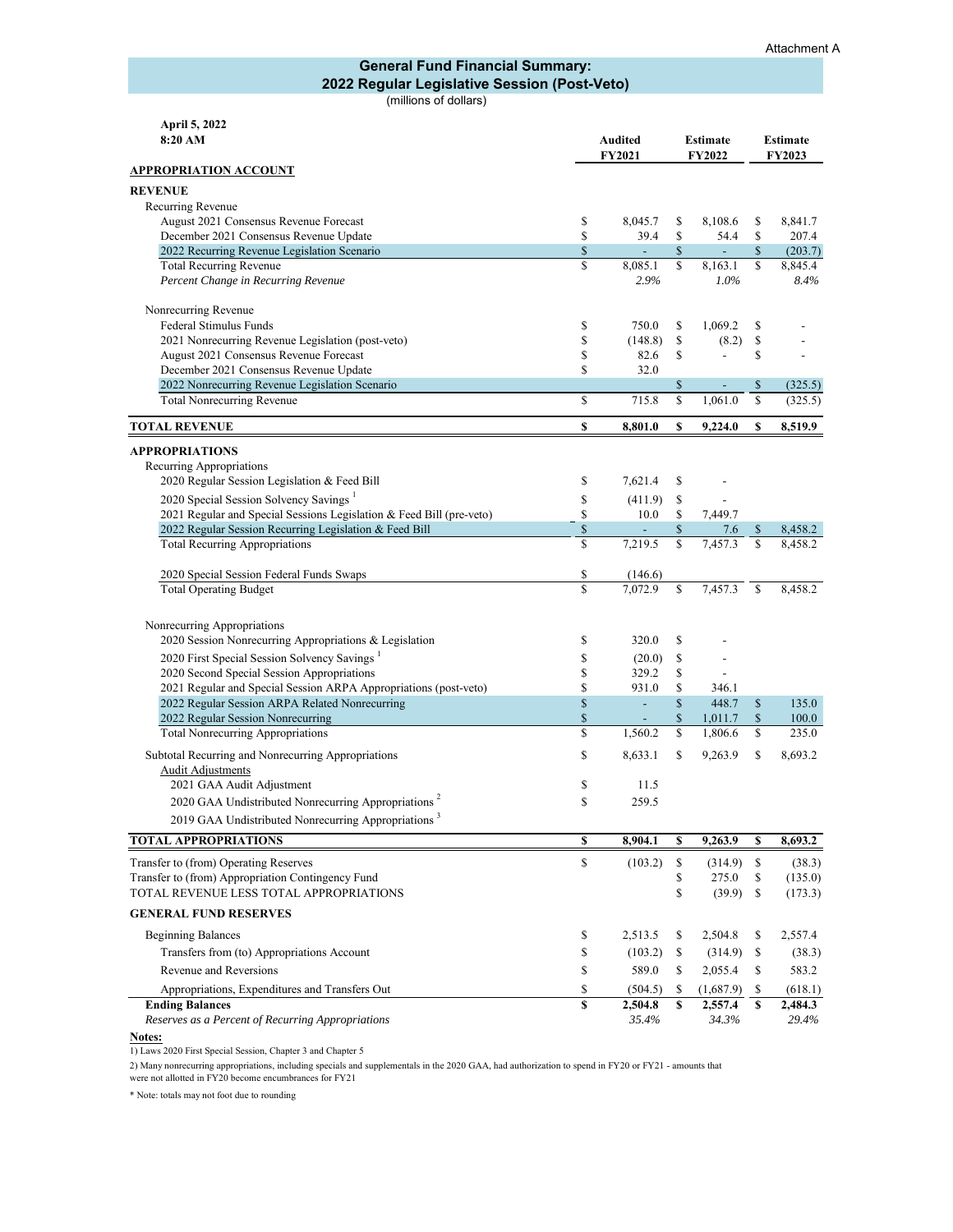#### **RESERVE DETAIL General Fund Financial Summary: 2022 Regular Legislative Session (Post-Veto)**

(millions of dollars)

| 8:20 AM                                                                               | <b>Audited</b><br><b>FY2021</b> |                          |             | <b>Estimate</b><br><b>FY2022</b> | <b>Estimate</b><br><b>FY2023</b> |                |  |
|---------------------------------------------------------------------------------------|---------------------------------|--------------------------|-------------|----------------------------------|----------------------------------|----------------|--|
| <b>OPERATING RESERVE</b>                                                              |                                 |                          |             |                                  |                                  |                |  |
| <b>Beginning Balance</b>                                                              | \$                              | 507.2                    | \$          | 347.5                            | \$                               | 92.6           |  |
| BOF Emergency Appropriations/Reversions                                               |                                 |                          | \$          | (2.5)                            | \$                               | (2.5)          |  |
| Transfers from/to Appropriation Account                                               | \$                              | (103.2)                  | \$          | (314.9)                          | \$                               | (38.3)         |  |
| Transfers to Tax Stabilization Reserve                                                | \$                              |                          | \$          |                                  | \$                               |                |  |
| Disaster Allotments <sup>1</sup>                                                      | \$                              | (6.7)                    | \$          |                                  | \$                               |                |  |
| Transfer from (to) ACF/Other Appropriations                                           | \$                              | (50.0)                   | \$          | $\overline{\phantom{a}}$         | \$                               |                |  |
| Revenues and Reversions                                                               | \$                              | 0.1                      | \$          | $\overline{a}$                   | \$                               |                |  |
| Transfers from tax stabilization reserve                                              | \$                              | $\overline{a}$           | \$          | $\overline{a}$                   | \$                               | $\overline{a}$ |  |
| Transfers from tax stabilization reserve to restore balance to 1 percent <sup>4</sup> | \$                              | $\overline{a}$           | \$          | 62.6                             | \$                               | 35.1           |  |
| <b>Ending Balance</b>                                                                 | \$                              | 347.5                    | \$          | 92.6                             | S                                | 86.9           |  |
| <b>APPROPRIATION CONTINGENCY FUND</b>                                                 |                                 |                          |             |                                  |                                  |                |  |
| <b>Beginning Balance</b>                                                              | \$                              | 6.7                      | \$          | 55.5                             | \$                               | 322.5          |  |
| <b>Disaster Allotments</b>                                                            | \$                              | (13.0)                   | \$          | (16.0)                           | \$                               | (16.0)         |  |
| Appropriation from 2021 Second Special Session                                        |                                 |                          | \$          | (345.4)                          |                                  |                |  |
| Other Appropriations (including 2022 Regular Session)                                 | \$                              | $\overline{\phantom{a}}$ | \$          | (448.7)                          | S                                | (135.0)        |  |
| Transfers In <sup>9</sup>                                                             | \$                              | 50.0                     | \$          | 1,069.2                          | \$                               |                |  |
| Revenue and Reversions                                                                | \$                              | 11.7                     | \$          | 8.0                              | \$                               | $8.0\,$        |  |
| <b>Ending Balance</b>                                                                 | S                               | 55.5                     | S           | 322.5                            | $\mathbf S$                      | 179.5          |  |
| <b>STATE SUPPORT FUND</b>                                                             |                                 |                          |             |                                  |                                  |                |  |
| <b>Beginning Balance</b>                                                              | \$                              | 29.1                     | \$          | 4.0                              | \$                               | 10.4           |  |
| Revenues <sup>2</sup>                                                                 | \$                              | $\overline{a}$           | \$          | 15.5                             | \$                               |                |  |
| Appropriations to State Support Reserve Fund <sup>7</sup>                             | \$                              | 20.9                     | \$          | 30.0                             | \$                               |                |  |
| Impact Aid Liability FY20                                                             | \$                              | (20.9)                   | \$          | (39.1)                           |                                  |                |  |
| Impact Aid Liability FY21                                                             | \$                              | (35.1)                   |             |                                  | \$                               |                |  |
| Audit Adjustments <sup>6</sup>                                                        | \$                              | 10.0                     | \$          |                                  | \$                               |                |  |
| <b>Ending Balance</b>                                                                 | S                               | 4.0                      | S           | 10.4                             | S                                | 10.4           |  |
| TOBACCO SETTLEMENT PERMANENT FUND (TSPF)                                              |                                 |                          |             |                                  |                                  |                |  |
| <b>Beginning Balance</b>                                                              | \$                              | 243.2                    | \$          | 285.3                            | \$                               | 301.0          |  |
| Transfers In <sup>3</sup>                                                             | \$                              | 36.3                     | \$          | 12.0                             | \$                               | 32.5           |  |
| Appropriation to Tobacco Settlement Program Fund <sup>3</sup>                         | \$                              | (36.3)                   | \$          | (12.0)                           | \$                               | (16.3)         |  |
| Gains/Losses                                                                          | \$                              | 42.1                     | S           | 15.7                             | \$                               | 16.6           |  |
| Additional Transfers to/from TSPF                                                     | \$                              | $\frac{1}{2}$            | \$          |                                  | \$                               | $\blacksquare$ |  |
| <b>Ending Balance</b>                                                                 | S                               | 285.3                    | S           | 301.0                            | $\mathbb{S}$                     | 333.8          |  |
| TAX STABILIZATION RESERVE (RAINY DAY FUND)                                            |                                 |                          |             |                                  |                                  |                |  |
| <b>Beginning Balance</b>                                                              | \$                              | 1,727.3                  | \$          | 1,812.6                          | \$                               | 1,830.9        |  |
| Revenues from Excess Oil and Gas Emergency School Tax                                 | \$                              | 342.7                    | S           | 824.1                            | S                                | 448.3          |  |
| Gains/Losses                                                                          | \$                              | 85.3                     | \$          | 81.0                             | \$                               | 77.8           |  |
| Transfers In (From Operating Reserve)                                                 | \$                              | $\blacksquare$           | \$          | $\overline{a}$                   | \$                               |                |  |
| Transfer Out to Operating Reserve <sup>4,5</sup>                                      | $\mathbf S$                     | L,                       | $\mathbf S$ | (62.6)                           | $\mathbb{S}$                     | (35.1)         |  |
| Transfer Out to Early Childhood Trust Fund <sup>8</sup>                               | \$                              | (342.7)                  | \$          | (824.1)                          | -S                               | (448.3)        |  |
| <b>Ending Balance</b>                                                                 | \$                              | 1,812.6                  | S.          | 1,830.9                          | \$                               | 1,873.7        |  |
| <b>Percent of Recurring Appropriations</b>                                            |                                 | 25.1%                    |             | 24.6%                            |                                  | 22.2%          |  |
| TOTAL GENERAL FUND ENDING BALANCES                                                    | \$                              | 2,504.8                  | \$          | 2,557.4                          | \$                               | 2,484.3        |  |
| <b>Percent of Recurring Appropriations</b>                                            |                                 | 35.4%                    |             | 34.3%                            |                                  | 29.4%          |  |

#### **Notes:**

**April 5, 2022**

1) DFA using operating reserve to cover disaster allotments due to low balance in the appropriation contingency fund. FY20 includes \$35.5 million for COVID-19 related responses.

2) Laws 2021, Chapter 137 (HB2, Section 10-11) includes a \$15.5 million transfer from the repealed K-3 Plus Program Fund to the state support reserve.

3) Laws 2020 First Special Session, Chapter 5 (HB1, Section 6-A) allows for use of 100% of FY21 revenue for tobacco program fund. DFA and LFC estimate \$12 million in TSPF revenue due to expected arbitration ruling to affect FY22; Laws 2021, Chapter 60 (SB 187) allows use of 100% of revenue for tobacco program fund in FY22.

4) Laws 2020, Chapter 34 (House Bill 341) transfers from the tax stabilization reserve to the operating reserve if operating reserve balances are below one percent of appropriations, up to an amount necessary for the operating reserve to be at least one percent of total appropriations for the current year.

6) Laws 2020 First Special Session, Chapter 5 (HB1) provided for a reversion from the state equalization guarantee to the state support reserve fund - this reversion (\$9.9 million) was supposed to occur at the end of FY20, but was not submitted before the audit, therefore is expected to book to FY21.

7) Laws 2021, Chapter 137 (HB2, Section 6-16) includes a \$20.9 million appropriation to the state support reserve fund.

8) Laws 2020, Chapter 3 (HB83, Section 4) provides that oil and gas school tax revenue in excess of the five-year average be transferred to the Early Childhood Trust Fund instead of the tax stabilization reserves if reserve balances exceed 25 percent of recurring appropriations

\* Note: totals may not foot due to rounding